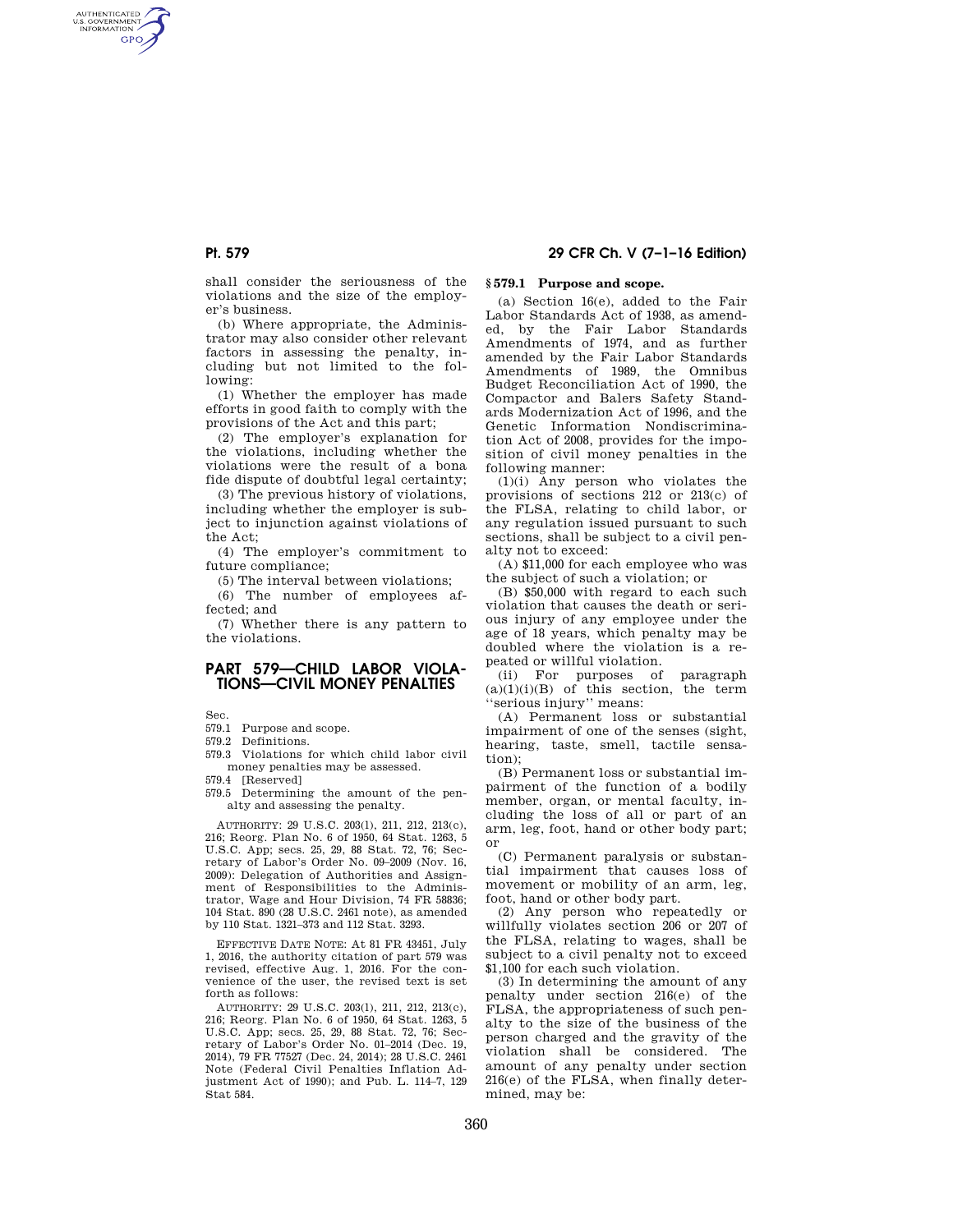## **Wage and Hour Division, Labor § 579.1**

(i) Deducted from any sums owing by the United States to the person charged;

(ii) Recovered in a civil action brought by the Secretary in any court of competent jurisdiction, in which litigation the Secretary shall be represented by the Solicitor of Labor; or

(iii) Ordered by the court, in an action brought for a violation of section  $215(a)(4)$  or a repeated or willful violation of section  $215(a)(2)$  of the FLSA, to be paid to the Secretary.

(4) Any administrative determination by the Secretary of the amount of any penalty under section 216(e) of the FLSA shall be final, unless within 15 days after receipt of notice thereof by certified mail the person charged with the violation takes exception to the determination that the violations for which the penalty is imposed occurred, in which event final determination of the penalty shall be made in an administrative proceeding after opportunity for hearing in accordance with section 554 of title 5, United States Code, and regulations to be promulgated by the Secretary.

(5) Except for civil penalties collected for violations of section 212 of the FLSA, sums collected as penalties pursuant to section 216(e) of the FLSA shall be applied toward reimbursement of the costs of determining the violations and assessing and collecting such penalties, in accordance with the provision of section 202 of the Act entitled ''An Act to authorize the Department of Labor to make special statistical studies upon payment of the cost thereof and for other purposes'' (29 U.S.C. 9a). Civil penalties collected for violations of section 212 shall be deposited in the general fund of the Treasury.

(b) The Federal Civil Penalties Inflation Adjustment Act of 1990 (Pub. L. 101–410), as amended by the Debt Collection Improvement Act of 1996 (Pub. L. 104–134, section 31001(s)), requires that Federal agencies periodically adjust their civil money penalties for inflation according to a specified cost-ofliving formula. This law requires each agency to make an initial inflationary adjustment for all covered civil money penalties, and to make further inflationary adjustments at least once

every four years thereafter. Any increase in the civil money penalty amount will apply only to violations that occur after the date the increase takes effect.

(c) This part explains our procedures for issuing a notice of civil penalty to an employer that has violated section 12 or section  $13(c)(5)$  of the Act, or any regulation issued under those sections; describes the types of violations for which we may impose a penalty and the factors we will consider in assessing the amount of the penalty; outlines the procedure for a person charged with violations to file an exception to the determination that the violations occurred; and summarizes the methods we will follow for collecting and recovering the penalty.

[40 FR 25792, June 18, 1975, as amended at 56 FR 8679, Feb. 28, 1991; 66 FR 63503, Dec. 7, 2001; 69 FR 75405, Dec. 16, 2004; 75 FR 28460, May 20, 2010]

EFFECTIVE DATE NOTE: At 81 FR 43451, July 1, 2016, §579.1 was amended by revising paragraphs  $(a)(1)(i)(A)$ ,  $(B)$ ,  $(2)$  and  $(b)$ , effective Aug. 1, 2016. For the convenience of the user, the revised text is set forth as follows:

# **§ 579.1 Purpose and scope.**

 $(a) * *$  $(1)(i) * * *$ 

(A) \$12,080 for each employee who was the subject of such a violation; or

(B) \$54,910 with regard to each such violation that causes the death or serious injury of any employee under the age of 18 years, which penalty may be doubled where the violation is a repeated or willful violation.

$$
\star\qquad \star\qquad \star\qquad \star\qquad \star
$$

(2) Any person who repeatedly or willfully violates section 206 or 207 of the FLSA, relating to wages, shall be subject to a civil penalty not to exceed \$1,894 for each such violation.

$$
\star\qquad \star\qquad \star\qquad \star\qquad \star
$$

(b) The Federal Civil Penalties Inflation Adjustment Act of 1990 (Pub. L. 101–410), as amended by the Debt Collection Improvement Act of 1996 (Pub. L. 104–134, section 31001(s)) and the Federal Civil Penalties Inflation Adjustment Act Improvement Act of 2015 (Pub. L. 114–74, section 701), requires that Federal agencies annually adjust their civil money penalties for inflation according to a specified cost-of-living formula.

\* \* \* \* \*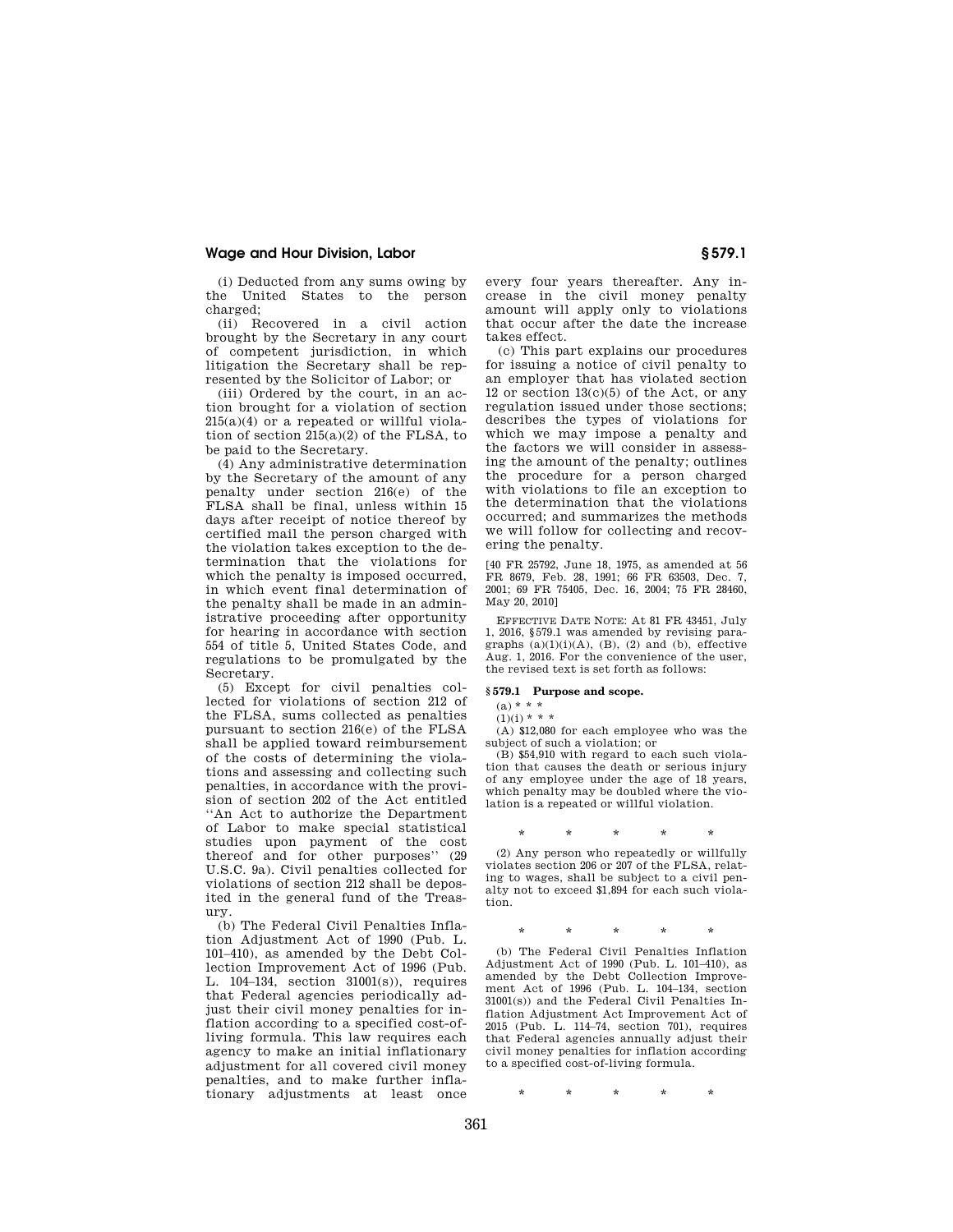## **§ 579.2 Definitions.**

As used in this part and part 580 of this chapter:

*Act* means the Fair Labor Standards Act of 1938, as amended (52 Stat. 1060, as amended; 29 U.S.C. 201, *et seq.).* 

*Administrative law judge* means a person appointed as provided in 5 U.S.C. 3105 and subpart B of part 930 of title 5 of the CFR, and qualified to preside at hearings under 5 U.S.C. 554–557.

*Administrator* means the Administrator of the Wage and Hour Division, U.S. Department of Labor, and includes an authorized representative designated by the Administrator to perform any of the functions of the Administrator under this part and part 580 of this chapter.

*Agency* has the meaning given it by 5  $U.S.C. 551$ 

*Chief Administrative Law Judge* means the Chief Administrative Law Judge, Office of Administrative Law Judges, U.S. Department of Labor, 800 K Street, NW., Suite 400, Washington, DC 20001–8002.

*Department* means the U.S. Department of Labor.

*Person* includes any individual, partnership, corporation, association, business trust, legal representative, or organized group of persons.

*Repeated violations* has two components. An employer's violation of section 12 or section 13(c) of the Act relating to child labor or any regulation issued pursuant to such sections shall be deemed to be *repeated* for purposes of this section:

(1) Where the employer has previously violated section 12 or section 13(c) of the Act relating to child labor or any regulation issued pursuant to such sections, provided the employer has previously received notice, through a responsible official of the Wage and Hour Division or otherwise authoritatively, that the employer allegedly was in violation of the provisions of the Act; or,

(2) Where a court or other tribunal has made a finding that an employer has previously violated section 12 or section 13(c) of the Act relating to child labor or any regulation issued pursuant to such sections, unless an appeal therefrom which has been timely filed is pending before a court or

other tribunal with jurisdiction to hear the appeal, or unless the finding has been set aside or reversed by such appellate tribunal.

*Secretary* means the Secretary of Labor, U.S. Department of Labor, or an authorized representative of the Secretary.

*Serious injury* means:

(1) Permanent loss or substantial impairment of one of the senses (sight, hearing, taste, smell, tactile sensation);

(2) Permanent loss or substantial impairment of the function of a bodily member, organ, or mental faculty, including the loss of all or part of an arm, leg, foot, hand or other body part; or,

(3) Permanent paralysis or substantial impairment that causes loss of movement or mobility of an arm, leg, foot, hand or other body part.

*Solicitor of Labor* means the Solicitor, U.S. Department of Labor, and includes attorneys designated by the Solicitor to perform functions of the Solicitor under this part and part 780 of this chapter.

*Willful violations* under this section has several components. An employer's violation of section 12 or section 13(c) of the Act relating to child labor or any regulation issued pursuant to such sections, shall be deemed to be *willful*  for purposes of this section where the employer knew that its conduct was prohibited by the Act or showed reckless disregard for the requirements of the Act. All of the facts and circumstances surrounding the violation shall be taken into account in determining whether a violation was willful. In addition, for purposes of this section, an employer's conduct shall be deemed knowing, among other situations, if the employer received advice from a responsible official of the Wage and Hour Division to the effect that the conduct in question is not lawful. For purposes of this section, an employer's conduct shall be deemed to be in reckless disregard of the requirements of the Act, among other situations, if the employer should have inquired further into whether its conduct was in compliance with the Act, and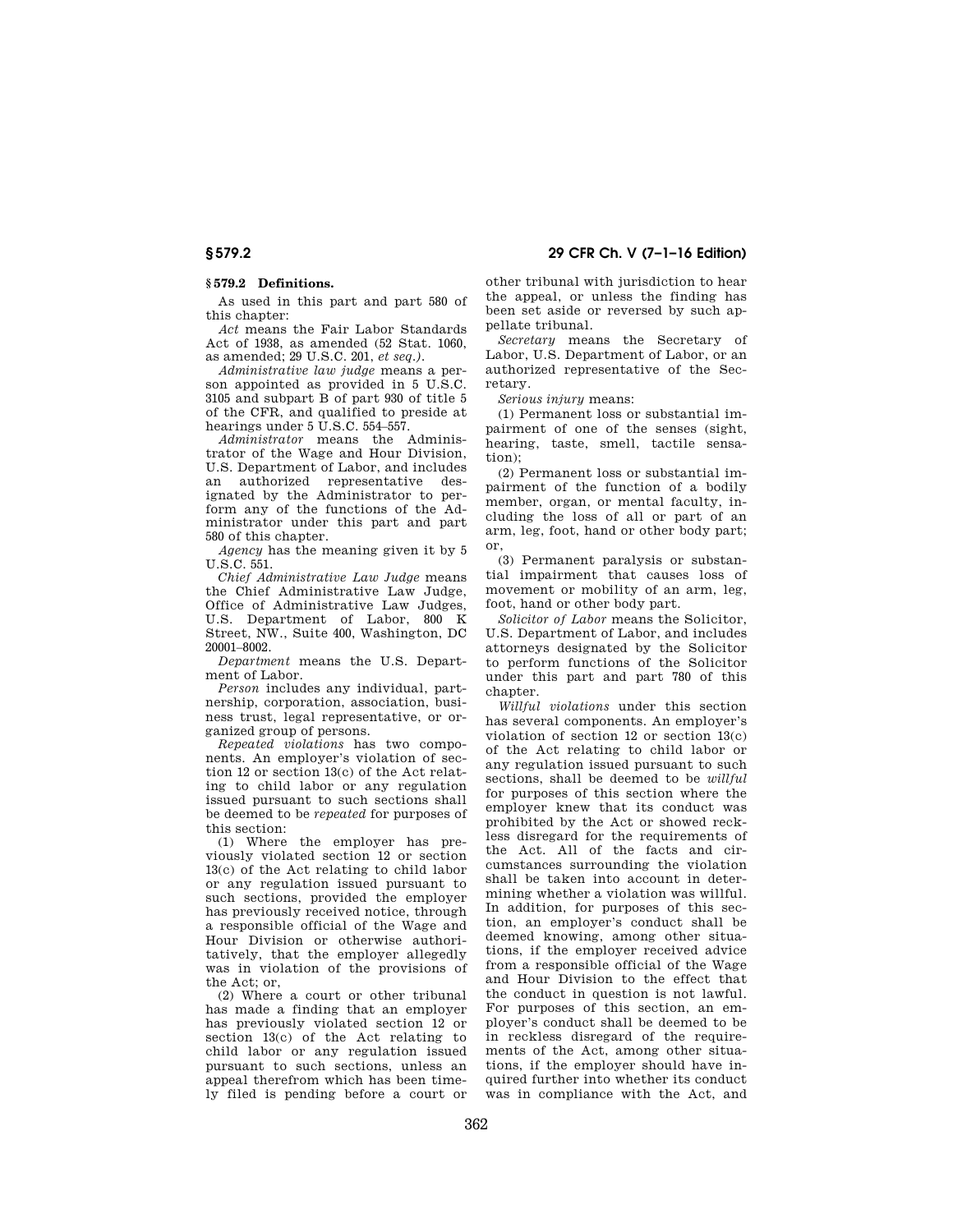## **Wage and Hour Division, Labor § 579.3**

failed to make adequate further inquiry.

[75 FR 28461, May 20, 2010]

### **§ 579.3 Violations for which child labor civil money penalties may be assessed.**

(a) *What constitutes the violation.* Each of the following constitutes a violation of the Act and/or the Secretary's regulations for which a penalty as provided by section 16(e) of the Act and this part may be imposed, unless employment of the minor or minors referred to is shown to come within a specific exemption or exception described in paragraph (c) of this section:

(1) Each shipment or delivery for shipment in commerce by a producer, manufacturer, or dealer of any goods produced in an establishment situated in the United States in or about which, within thirty days prior to the removal of such goods therefrom, there has been employed any minor as described in paragraph (b) of this section;

(2) Each employment by an employer of any minor as described in paragraph (b) of this section, for any period in commerce or in the production of goods for commerce or in any enterprise engaged in commerce or in the production of goods for commerce;

 $(3)$ – $(4)$  [Reserved]

(5) The failure by an employer employing any minor for whom records must be kept under any provision of part 516 of this title to maintain and preserve, as required by such provision, such records concerning the date of the minor's birth and concerning the proof of the minor's age as specified therein; and

(6) The failure by an employer employing any minor subject to any provision of 29 CFR part 570, to take or cause to be taken such action as is necessary to assure compliance with all requirements of such provision which, by the regulations in such part, are made conditions for lawful employment of such minor.

(b) *Minors whose employment may result in violation.* The violations described in paragraph (a) may result from employment of any of the following minors as described:

(1) Any minor under the age of 18 years in any occupation (other than in

agriculture) in which employment, as set forth in subpart E of part 570 of this chapter, has been found and declared by the Secretary to be particularly hazardous for or detrimental to the health or well-being of minors below such age;

(2) Any minor under the age of 16 years:

(i) In agriculture during school hours for the school district where such minor is living while so employed; or

(ii) In agriculture in any occupation found and declared by the Secretary as set forth in subpart E–1 of part 570 of this chapter, to be particularly hazardous for the employment of minors below such age; or

(iii) In any manufacturing or mining occupation; or

(iv) In any other occupation other than in agriculture unless it is established that such minor is at least 14 years of age and the employment of such minor in such occupation is specifically permitted by and in accord with regulations of the Secretary as set forth in subpart C of part 570 of this chapter;

(3) Any minor under the age of 14 years:

(i) In any occupation other than in agriculture; or

(ii) In agriculture, outside of school hours for the school district where such minor is living while so employed, unless it is established either:

(A) That such minor is not less than 12 years of age *and* either (*1*) that such employment is with the written consent of a parent or person standing in place of a parent of such minor, or (*2*) that such employment is on the same farm where such parent or person is also employed; or

(B) That such minor, if less than 12 years of age, is employed as described in paragraph  $(b)(4)(i)$  or  $(b)(4)(ii)$  of this section; and

(4) Any minor under the age of 12 years, unless it is established that such minor is employed in agriculture outside of school hours for the school district where such minor is living while so employed, and:

(i) Is employed by a parent or by a person standing in place of a parent of such minor, on a farm owned or operated by such parent or person; or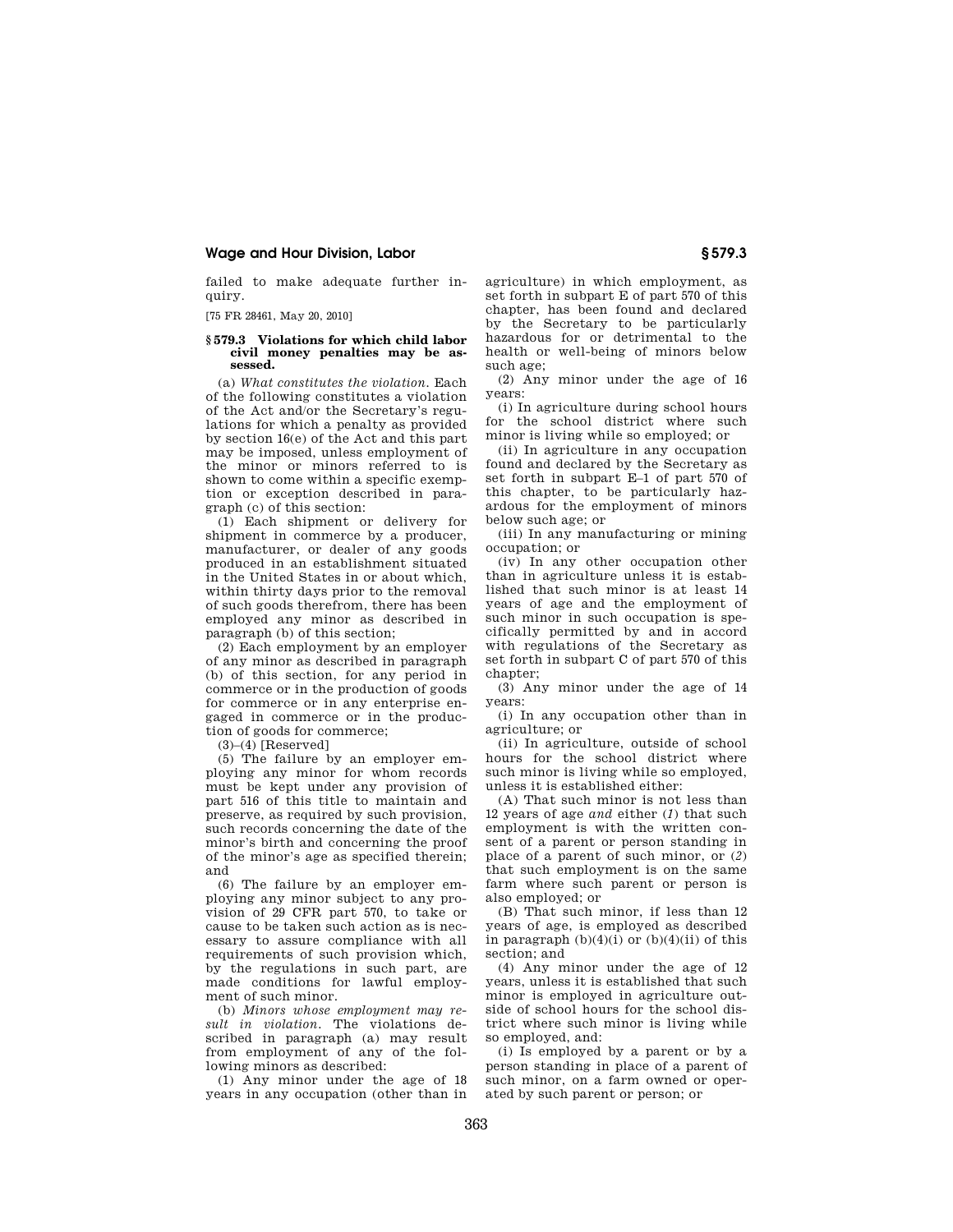(ii) Is employed with the written consent of a parent or person standing in place of a parent of such minor, on a farm where, because of the provisions of section 13(a)(6) of the Act, none of the employees are required to be paid at the wage rate prescribed by section  $6(a)(5)$  of the Act.

(c) *Exemptions and exceptions.* Conduct which otherwise might constitute a violation of the Act as described in paragraphs (a) and (b) of this section may be shown to be not violative of the child labor provisions by evidence that a specific exemption or exception provided in the Act makes such conduct permissible. Thus, the Act provides:

(1) That none of the child labor provisions of section 12 shall apply to: (i) Any child employed as an actor or performer in motion pictures or theatrical productions, or in radio or television productions; (ii) any employee engaged in the delivery of newspapers to the consumer; (iii) any homeworker engaged in the making of wreaths composed principally of natural holly, pine, cedar, or other evergreens (including the harvesting of the evergreens or other forest products used in making such wreaths); or (iv) any employee whose services during the workweek are performed in a workplace within a foreign country or within territory under the jurisdiction of the United States other than the States, territories, and possessions listed in section 13(f) of the Act (see Act, sections  $13(c)(3)$ ,  $13(d)$ ,  $13(f)$ ;

(2) That, with respect to the violations described in paragraph (a)(1) of this section, any such shipment or delivery for shipment of such goods by a purchaser who acquired them in good faith in reliance on written assurance from the producer, manufacturer, or dealer that the goods were produced in compliance with the requirements of section 12 of the Act, and who acquired such goods for value without notice of any such violation, shall not be deemed prohibited (see Act, section 12(a) and 29 CFR part 789);

(3) That, with respect to violations described in paragraph  $(a)(2)$  of this section resulting from employment of minors as described in paragraph (b)  $(2)(iv)$ , a parent or person standing in place of a parent may lawfully employ

**§ 579.4 29 CFR Ch. V (7–1–16 Edition)** 

his or her own child or a child in his or her custody under the age of 16 years in an occupation *other than:* (i) Manufacturing or (ii) mining or (iii) an occupation found and declared by the Secretary of Labor to be particularly hazardous for the employment of children between the ages of 16 and 18 years or detrimental to their health or wellbeing, and an employer may lawfully employ a young worker between 14 and 16 years of age in an occupation permitted and under conditions prescribed by 29 CFR part 570, subpart C;

(4) That, with respect to violations described in paragraph  $(a)(2)$  of this section resulting from employment of minors in agriculture as described in paragraph  $(b)(2)(iii)$ , a parent or person standing in place of a parent may lawfully employ on a farm owned or operated by such parent or person, his or her own child or a child in his or her custody under the age of 16 years in an occupation in agriculture found and declared by the Secretary of Labor to be particularly hazardous for the employment of children below such age;

(5) That, with respect to violations described in paragraph  $(a)(2)$  of this section resulting from employment of minors in agriculture as described in paragraph (b)(3)(ii), employment of minors 12 or 13 years of age is lawful under the conditions prescribed in paragraph  $(b)(3)(ii)(A)$  of this section and employment of minors under 12 years of age is lawful under the conditions prescribed in paragraph prescribed  $(b)(3)(ii)(B)$  of this section; and

(6) That, with respect to violations described in paragraph (a)(2) of this section resulting from employment of minors in agriculture as described in paragraph (b)(4), employment of minors under 12 years of age is lawful under the conditions prescribed in paragraph  $(b)(4)(i)$  or  $(ii)$  of this section.

[40 FR 25792, June 18, 1975, as amended at 41 FR 26836, June 29, 1976; 69 FR 75405, Dec. 16, 2004]

# **§ 579.4 [Reserved]**

## **§ 579.5 Determining the amount of the penalty and assessing the penalty.**

(a) The administrative determination of the amount of the civil penalty for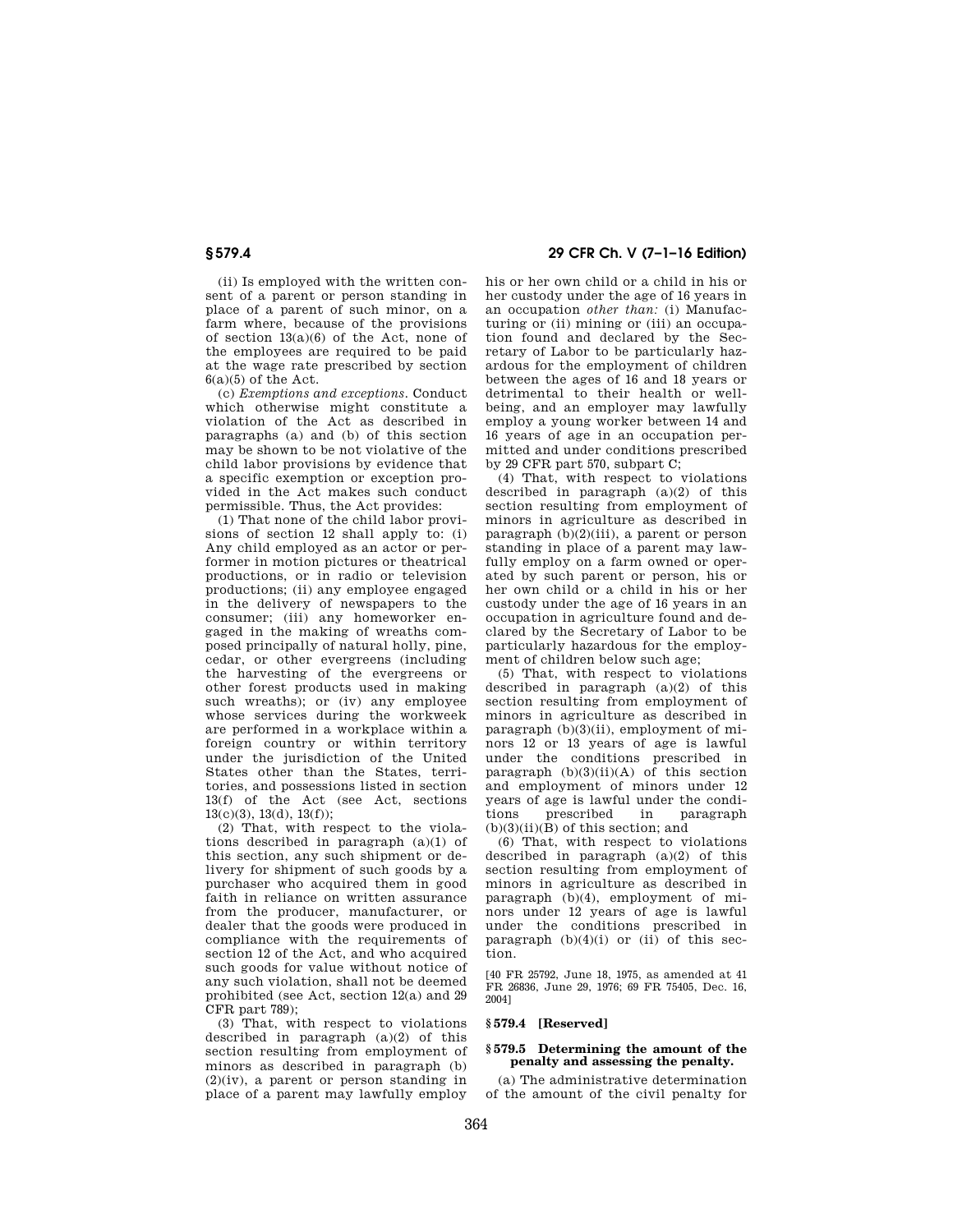## **Wage and Hour Division, Labor § 579.5**

each employee who was the subject of a violation of section 12 or section 13(c) of the Act relating to child labor or of any regulation under those sections will be based on the available evidence of the violation or violations and will take into consideration the size of the business of the person charged and the gravity of the violations as provided in paragraphs (b) through (d) of this sec-<br>tion. The provisions of section The provisions of section  $16(e)(1)(A)(ii)$  of the Fair Labor Standards Act, regarding the assessment of civil penalties not to exceed \$50,000 with regard to each violation that causes the death or serious injury of any employee under the age of 18 years, apply only to those violations that occur on or after May 21, 2008.

(b) In determining the amount of such penalty there shall be considered the appropriateness of such penalty to the size of the business of the person charged with the violation or violations, taking into account the number of employees employed by that person (and if the employment is in agriculture, the man-days of hired farm labor used in pertinent calendar quarters), dollar volume of sales or business done, amount of capital investment and financial resources, and such other information as may be available relative to the size of the business of such person.

(c) In determining the amount of such penalty there shall be considered the appropriateness of such penalty to the gravity of the violation or violations, taking into account, among other things, any history of prior violations; any evidence of willfulness or failure to take reasonable precautions to avoid violations; the number of minors illegally employed; the age of the minors so employed and records of the required proof of age; the occupations in which the minors were so employed; exposure of such minors to hazards and any resultant injury to such minors; the duration of such illegal employment; and, as appropriate, the hours of the day in which it occurred and whether such employment was during or outside school hours.

(d) Based on all the evidence available, including the investigation history of the person so charged and the degree of willfulness involved in the violation, it shall further be determined, where appropriate,

(1) Whether the evidence shows that the violation is ''de minimis'' and that the person so charged has given credible assurance of future compliance, and whether a civil penalty in the circumstances is necessary to achieve the objectives of the Act; or

(2) Whether the evidence shows that the person so charged had no previous history of child labor violations, that the violations themselves involved no intentional or heedless exposure of any minor to any obvious hazard or detriment to health or well-being and were inadvertent, and that the person so charged has given credible assurance of future compliance, and whether a civil penalty in the circumstances is necessary to achieve the objectives of the Act.

(e) An administrative determination of the amount of the civil money penalty for a particular violation or particular violations of section 12 or section 13(c) relating to child labor or any regulation issued under those sections shall become final 15 days after receipt of the notice of penalty by certified mail by the person so charged unless such person has, pursuant to §580.6 filed with the Secretary an exception to the determination that the violation or violations for which the penalty is imposed occurred.

(f) A determination of the penalty made in an administrative proceeding after opportunity for hearing as provided in section 16(e) of the Act and pursuant to Part 580 of this chapter shall be final.

[40 FR 25792, June 18, 1975, as amended at 56 FR 8679, Feb. 28, 1991; 66 FR 63503, Dec. 7, 2001; 75 FR 28461, May 20, 2010]

EFFECTIVE DATE NOTE: At 81 FR 43451, July 1, 2016, §579.5 was amended by revising paragraph (a), effective Aug. 1, 2016. For the convenience of the user, the revised text is set forth as follows:

### **§ 579.5 Determining the amount of the penalty and assessing the penalty.**

(a) The administrative determination of the amount of the civil penalty for each employee who was the subject of a violation of section 12 or section 13(c) of the Act relating to child labor or of any regulation under those sections will be based on the available evidence of the violation or violations and